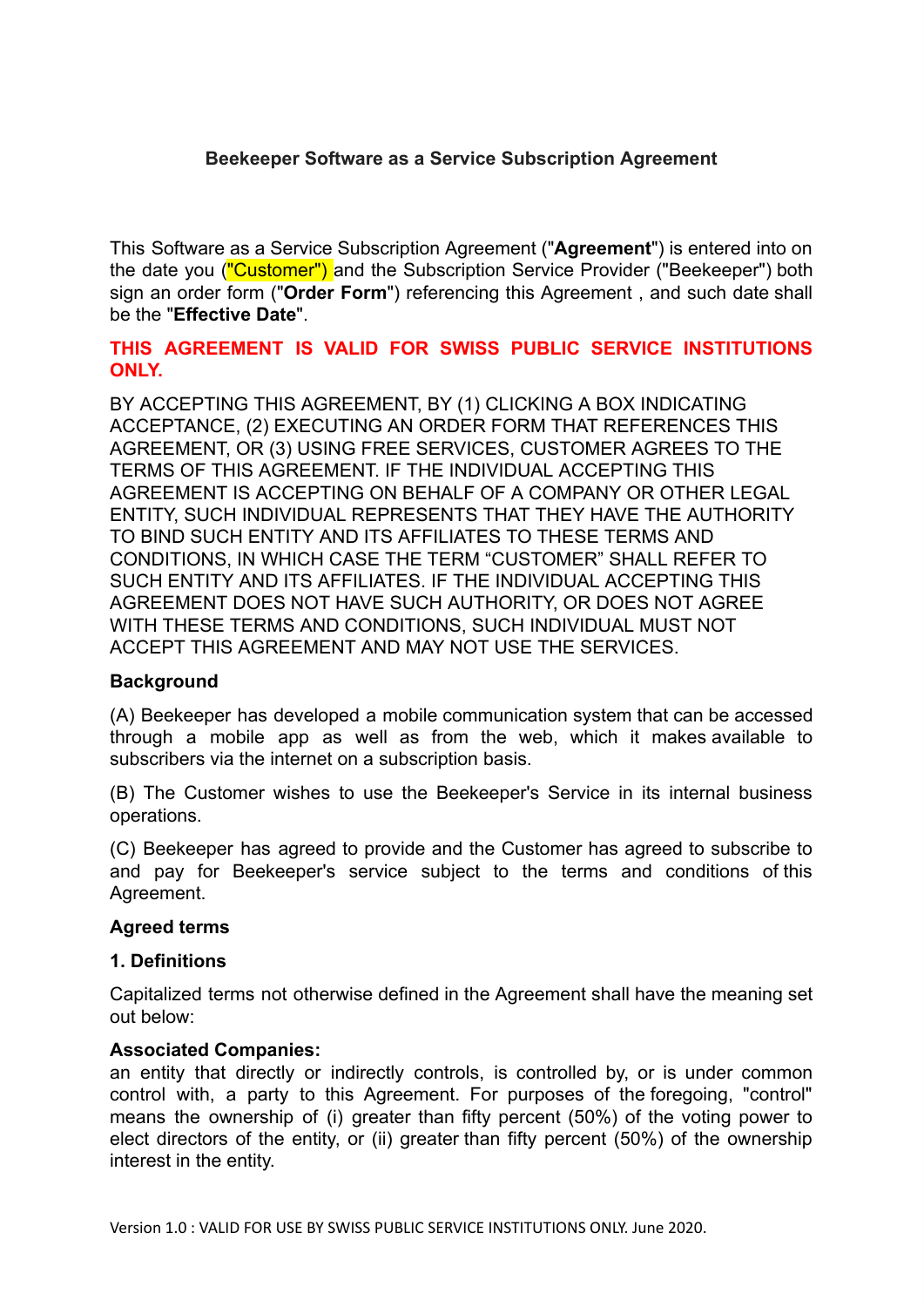Authorized Users: those employees, agents and independent contractors of Customer who are authorized by Customer to use the Services, as further described in clause 2.3;

**Authorized User Data:** the personal data and information Authorized Users provide to Beekeeper and/or input by Customer into the Service for the purpose of creating an account for an Authorized User, but excluding the Customer Data and Beekeeper Data;

**Beekeeper Data:** means (i) such information or data provided by Beekeeper to Customer as part of the Services; (ii) any meta data extracted by Beekeeper from Customer's use of the Services to be used to provide the Services; and (iii) any feedback or suggestions from Customer or Authorized Users to Beekeeper relating to the Services;

**Business Day:** as described in the Beekeeper Service Level Agreement (SLA);

**Business Hours:** as described in the Beekeeper Service Level Agreement (SLA);

**Customer Data:** the data and information provided by Customer to Beekeeper and/or inputted by Customer, Authorized Users, or Beekeeper on Customer's behalf for the purpose of using the Services or facilitating Customer's use of the Services or data collected and processed by or for Customer through Customer's use of the Services, but excluding Beekeeper Data and Authorized User Data;

**Claim Year:** means each successive period of twelve (12) months commencing on the Effective Date of this Agreement;

**Confidential Information:** information of a party that is proprietary or confidential and is either clearly labelled as such; identified as Confidential Information in clause 10; and/or a reasonable person would understand to be confidential or proprietary at the time of disclosure;

**Disaster Recovery Policy:** the Beekeeper disaster recovery policy currently in place as may be amended by Beekeeper from time to time;

**Fees:** means Subscription Fees and any additional fees or expenses as set out in the Order Form;

**Initial Subscription Term:** the initial term of the subscription as set out in the Order Form;

**Inappropriate Content:** content which (a) is unlawful, harmful, threatening, defamatory, obscene, infringing, harassing or racially or ethnically offensive; (b) facilitates illegal activity; (c) depicts sexually explicit images; (d) promotes unlawful violence; (e) is discriminatory based on race, gender, color, religious belief, sexual orientation, disability; or (f) causes damage or injury to any person or property;

**Intellectual Property Rights:** including without limitation, rights in patents, trademarks, service marks, trade names, other trade-identifying symbols and inventions, copyrights, design rights, database rights, rights in know-how, trade secrets and any other intellectual property rights arising anywhere in the world, whether registered or unregistered, and including applications for the grant of any such rights;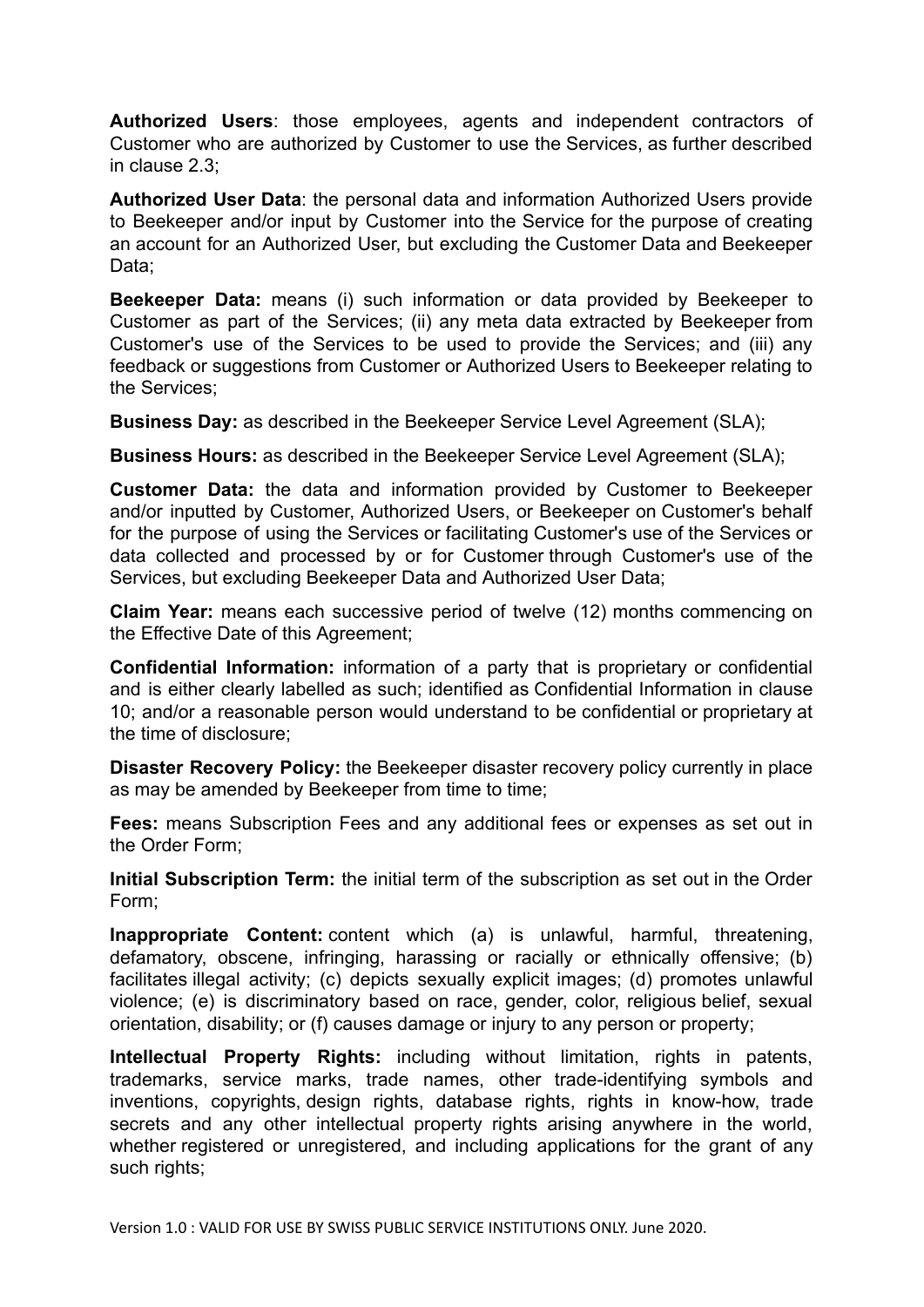**Order Form:** the Order Form submitted by Customer to Beekeeper with details of the Services and forming part of this Agreement;

**Privacy Policy:** the Beekeeper privacy policy (https://beekeeper.io/privacy-policy/).

**Renewal Period:** has the meaning set out in clause 14.1 below;

**Services:** means (i) use of the Software in accordance with this Agreement, (ii) use of Beekeeper Data; (iii) the provision of the Support Services and (iv) access to the Beekeeper hosting platform;

**Software:** the internal communications software applications provided by Beekeeper as part of the Services and as set out in the Order Form;

**Subscription Fees:** the subscription fees payable by Customer to Beekeeper for the User Subscriptions, as set out in the Order Form;

**Subscription Term:** means the Initial Subscription Term and any subsequent Renewal Periods;

**Support Services:** means the Beekeeper standard support services provided by Beekeeper in accordance with the Service Level Agreement in respect of the Software, including any applicable Software maintenance upgrades;

**SLA Support Services Policy:** Beekeeper's policy for providing the Support Services to Customer and where applicable, any enhanced support services which may be purchased by Customer, as made available to Customer from time to time;

**Taxes:** including without limitations, withholding, sales, use, excise, value added tax and similar taxes but shall not include taxes based on Beekeeper's gross income;

**Third Party Applications:** means online applications and offline software products that are provided by third parties and interoperate with the Services as listed in the Beekeeper 3rd Party Use Statement Declaration Form available under Beekeeper Privacy Policy;

**User Subscriptions:** the user subscriptions purchased by Customer in accordance with the Agreement for the number of Authorized Users as set out in the Order Form which entitle such Authorized Users to access and use the Services in accordance with this Agreement; and

**Virus:** any thing or device (including any software, code, file or program) which may prevent, impair or otherwise adversely affect the access to or operation, reliability or user experience of any computer software, hardware or network, telecommunications service, equipment or network or any other service or device, including worms, trojan horses, viruses and other similar things or devices.

### **2. User Subscription**

2.1 Beekeeper shall provide the Services during the Subscription Term in accordance with the terms set out in this Agreement.

2.2 Subject to the Customer purchasing the User Subscription(s), the restrictions set out in this clause 2 and the terms and conditions of this Agreement, Beekeeper hereby grants to the Customer a non-exclusive, non-transferable right to permit the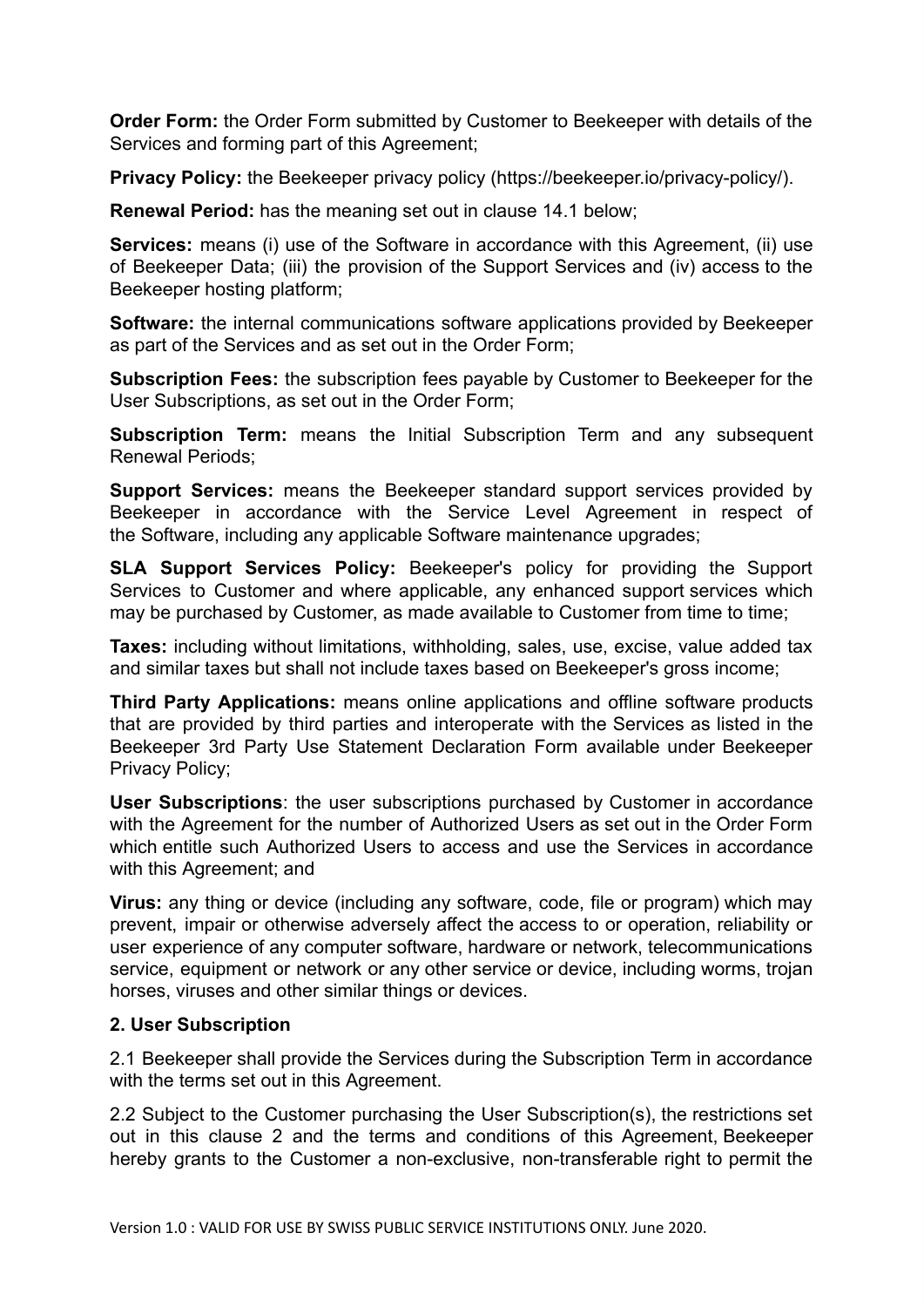Authorized Users to use the Services during the Subscription Term solely for Customer's internal communications.

2.3 In relation to the Authorized Users, Customer undertakes that:

2.3.1 the maximum number of Authorized Users that it authorizes to access and use the Services shall not exceed the number of User Subscriptions it has purchased from time to time. Customer further undertakes that it will not allow any User Subscription to be used by more than one per individual Authorized User unless it has been reassigned in its entirety to another individual Authorized User, in which case the prior Authorized User shall no longer have any right to access or use the Services;

2.3.2 each Authorized User shall keep a secure password for his use of the Services, that such password shall be changed frequently and that each Authorized User shall keep his password confidential.

2.4 Customer shall not access, store, distribute or transmit any Viruses, or any material, including without limitation Customer Data and the Authorized User Data, during the course of its use of the Services that:

2.4.1 is unlawful, harmful, threatening, defamatory, obscene, infringing, harassing or racially or ethnically offensive;

2.4.2 facilitates illegal activity; or

2.4.3 in a manner that is otherwise illegal or causes damage or injury to any person or property; and Beekeeper reserves the right, without liability or prejudice to its other rights to Customer, to disable Customer's access to any material that breaches the provisions of this clause.

2.5 Customer shall not:

2.5.1 attempt to copy, modify, duplicate, create derivative works from, frame, mirror, republish, download, display, transmit, or distribute all or any portion of the Software in any form or media or by any means; or

2.5.2 attempt to reverse compile, disassemble, reverse engineer or otherwise reduce to human-perceivable form all or any part of the Software; or

2.5.3 access all or any part of the Services in order to build a product or service which competes with the Services; or

2.5.4 use the Services to provide services to third parties; or

2.5.5 license, sell, rent, lease, transfer, assign, distribute, display, disclose, or otherwise commercially exploit, or otherwise make the Services available to any third party except the Authorized Users, or

2.5.6 attempt to obtain, or assist third parties in obtaining, access to the Services, other than as provided under this clause 2.

2.6 Customer shall use all reasonable endeavours to prevent any unauthorized access to, or use of, the Services and, in the event of any such unauthorized access or use, promptly notify Beekeeper.

### **3. Additional User Subscriptions**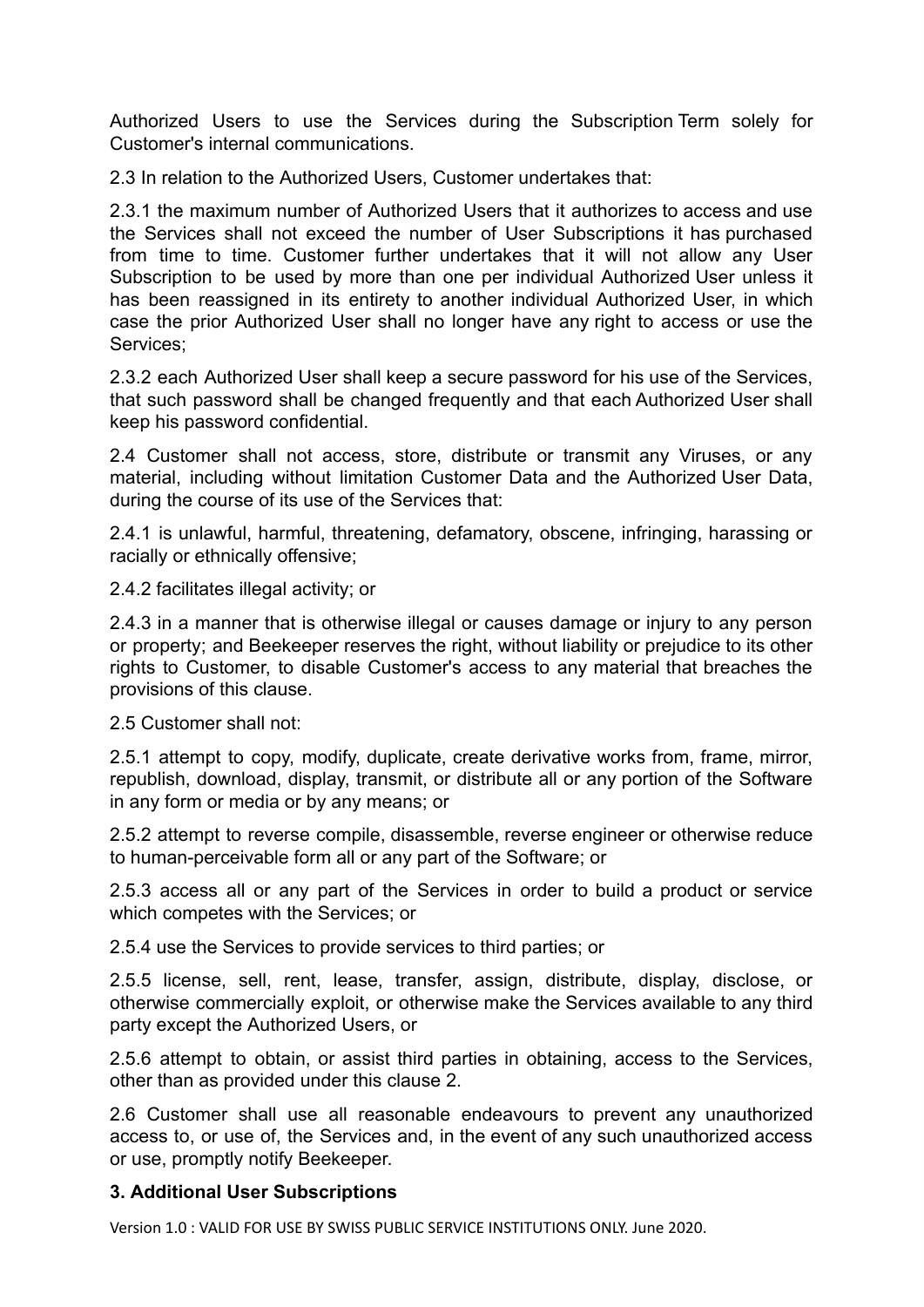Customer may, from time to time during any Subscription Term, purchase additional User Subscriptions in excess of the number set out in the Order Form for the additional fees set out in the Order Form and Beekeeper shall grant access to the Services to such additional Authorized Users in accordance with the provisions of this Agreement.

# **4. Services Availability and Support**

4.1 Beekeeper shall use commercially reasonable endeavours to make the Services (excluding any Third Party Applications) available 24 hours a day, seven days a week and for at least 99.9 per cent of the time, excluding:-

4.1.1 any planned downtime out of Business Hours provided Customer is given 24 hours notice of such;

4.1.2 congestion whereby high traffic levels result in service disruption, caused by the Customer exceeding any agreed capacity;

4.1.3 Customer inaccessibility: if, for any reason, the Customer cannot be reached to correct an availability issue, then time will be frozen until Beekeeper can make contact with the Customer to begin fixing the availability issue;

4.1.4 issues resulting from problems caused by Customer's failure to follow agreed procedures, or caused by unauthorized changes to the Services by the Customer;

4.1.5 material breach by Customer of the terms of this Agreement; or

4.1.6 a force majeure event (see clause 15.8.).

4.2 Beekeeper will, as part of the Services and at no additional cost to Customer, provide Customer with Beekeeper's standard Support Services during Business Hours in accordance with Beekeeper's SLA Support Services Policy for standard Support Services in effect at the time that the Support Services are provided. Beekeeper may amend the SLA Support Services Policy for improvements in its sole and absolute discretion from time to time.

4.3 Customer may purchase enhanced support service packages separately, as may be offered by Beekeeper from time to time, as detailed in an Order Form, at Beekeeper's then current rates for any such additional support services (as notified to Customer by Beekeeper from time to time).

# **5. Charges and payment**

5.1 Customer shall pay the Subscription Fees and any additional applicable fees related to the Services as set out in the Order Form to Beekeeper in accordance with this clause 5. Unless otherwise agreed in the Order Form, Beekeeper may invoice Customer for the Subscription Fees yearly in advance on or after the Effective Date and thereafter on each anniversary of the initial invoice date for the duration of the Subscription Term.

5.2 Unless otherwise specified in the Order Form, all Fees and approved expenses shall be paid by Customer in full and without deduction within thirty (30) days of the date of invoice.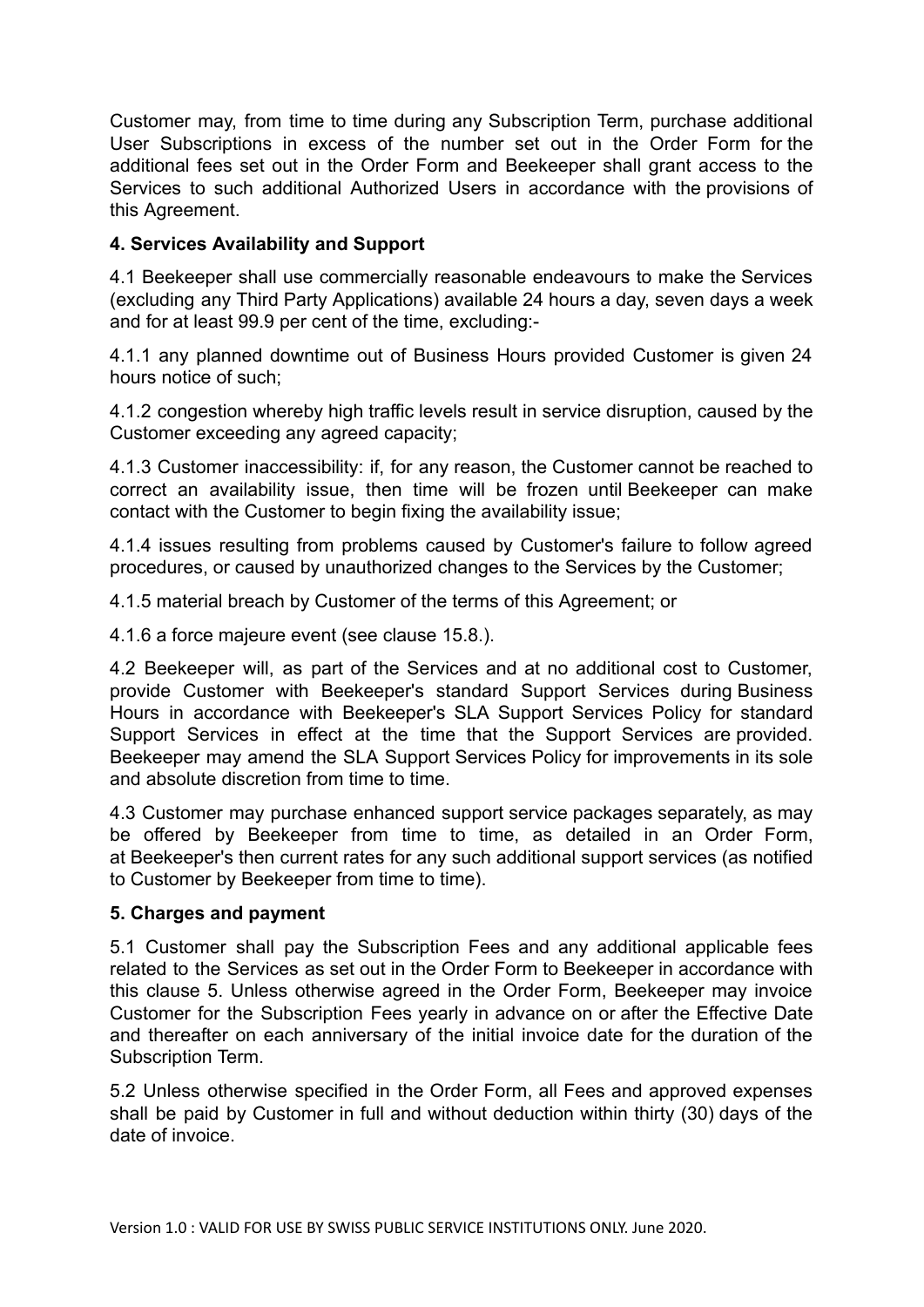5.3 If Beekeeper has not received payment for any invoices by the due dates and without prejudice to any other rights and remedies of Beekeeper, Beekeeper may:

5.3.1 by giving thirty (30) Business Days prior written notice to Customer, without liability to Customer, disable Customer's password, account and access to all or part of the Services and Beekeeper shall be under no obligation to provide any or all of the Services while the invoice(s) concerned remain unpaid; and

5.3.2 charge interest which shall accrue on such due amounts at the higher of (i) an annual rate equal to 4% or (ii) the standard statutory delay interest rate under applicable law.

5.4 All amounts and Fees stated or referred to in this Agreement are non-refundable and are exclusive of all Taxes. Customer shall be solely responsible for, and paying all applicable Taxes relating to this Agreement, and the use or access to the **Services** 

5.5 Beekeeper shall be entitled to increase the annual fees by ten percent (10%) for Subscription Fees with effect from the start of each Renewal Period.

### **6. Customer Obligations**

6.1 Customer shall:

6.1.1 provide all necessary co-operation and information as may be reasonably required by Beekeeper in order to provide the Services. In the event of any delays in Customer's provision of such assistance, Beekeeper may adjust any agreed timetable or delivery schedule as reasonably necessary;

6.1.2 ensure that its Authorized Users use the Services in accordance with the terms and conditions of this Agreement, comply with all applicable laws and regulations with respect to its activities under this Agreement and only use the Services for lawful purposes. Customer shall be liable for any Authorized User's breach of this Agreement;

6.1.3 be solely responsible for procuring and maintaining its network connections and telecommunications links and all problems, conditions, delays and delivery failures arising from or relating to Customer's network connections or telecommunications links;

6.1.4 use all reasonable efforts to prevent any unauthorized access to, or use of, the Services and, in the event of any such unauthorized access or use, promptly notify Beekeeper;

6.1.5 not include any Inappropriate Content or Viruses or any other information or material, any part of which, or the accessing of which or use of which would be a criminal offense or otherwise unlawful including the breach of any Intellectual Property Rights of any other party. Beekeeper reserves the right, but is not obliged, to remove such content from where, in its sole and reasonable discretion, Beekeeper suspects such content to be Inappropriate Content, upon notice to Customer;

6.1.6 be solely responsible for moderating any content posted by Authorized Users and advising Authorized Users what they may and may not post through the Services by means of Customer's own policies;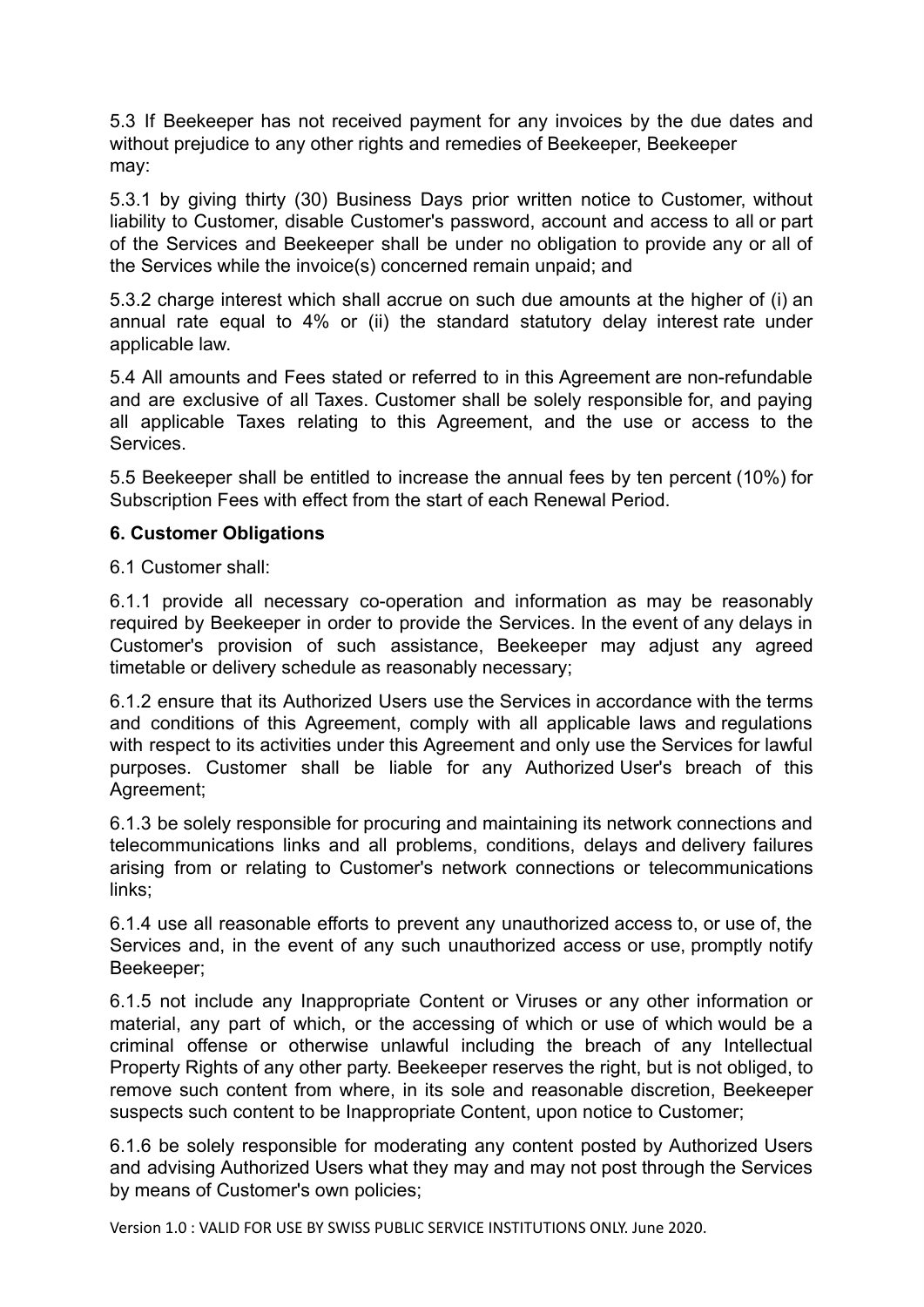6.1.7 be solely responsible for the accuracy, completeness, design, appropriateness, creation, maintenance, and updating thereof of all Customer Data in the use of the Services. Beekeeper shall not be liable for any errors or inaccuracies in any Customer Data or beyond its responsibility to accurately reproduce such Customer Data on Customer's instruction; and

6.1.8 be responsible for obtaining all necessary licenses and consents required to use Customer Data (if any, and including but not limited to those from the owners or licensees of any third party information) and as part of the Services and Customer warrants and represents that such licenses and consents have been obtained.

## **7. Warranty**

7.1 Beekeeper warrants that the Services (excluding any Third Party Application) will be performed with reasonable skill and care for the Subscription Term.

7.2 The warranty provided in clause 7.1 shall not apply to the extent of any non-conformance which is caused by Customer's use of the Services contrary to Beekeeper's' instructions, or modification or alteration of the Services by any party other than Beekeeper or Beekeeper's duly authorized contractors or agents. If the Services do not conform with the warranty provided in clause 7.1, Beekeeper will, at its expense, use commercially reasonable efforts to correct any such non-conformance promptly, or provide the Customer with an alternative means of accomplishing the desired performance. Such correction or substitution constitutes Customer's sole and exclusive remedy, and Beekeeper's sole and exclusive liability for any breach of the warranty. Notwithstanding the foregoing, Beekeeper:

7.2.1 does not warrant that Customer's use of the Services will be uninterrupted or error-free; or that the Services and/or the information obtained by Customer through the Services will meet Customer's requirements;

7.2.2 is not responsible for any delays, delivery failures, or any other loss or damage resulting from Customer's access to and use of the Services through third party applications (such as Google) or the transfer of data over communications networks and facilities, including the internet, and Customer acknowledges that the Services may be subject to limitations, delays and other problems inherent in the use of such communications facilities;

7.2.3 is not responsible for any Virus which was not detected by Beekeeper using reasonable current commercial methods of detection;

7.2.4 nor its suppliers, shall have any liability whatsoever for the accuracy, completeness, or timeliness of Customer Data, or for any decision made or action taken by Customer, any Authorized User, or any third party in reliance upon any Customer Data.

7.3 Except as expressly provided for in this clause 7, Beekeeper (and its Associated Companies and its suppliers) disclaim all other warranties, express, implied or statutory, including warranties, terms and conditions of merchantability, accuracy, correspondence with description, fitness for a particular purpose or use and satisfactory quality, and non-infringement.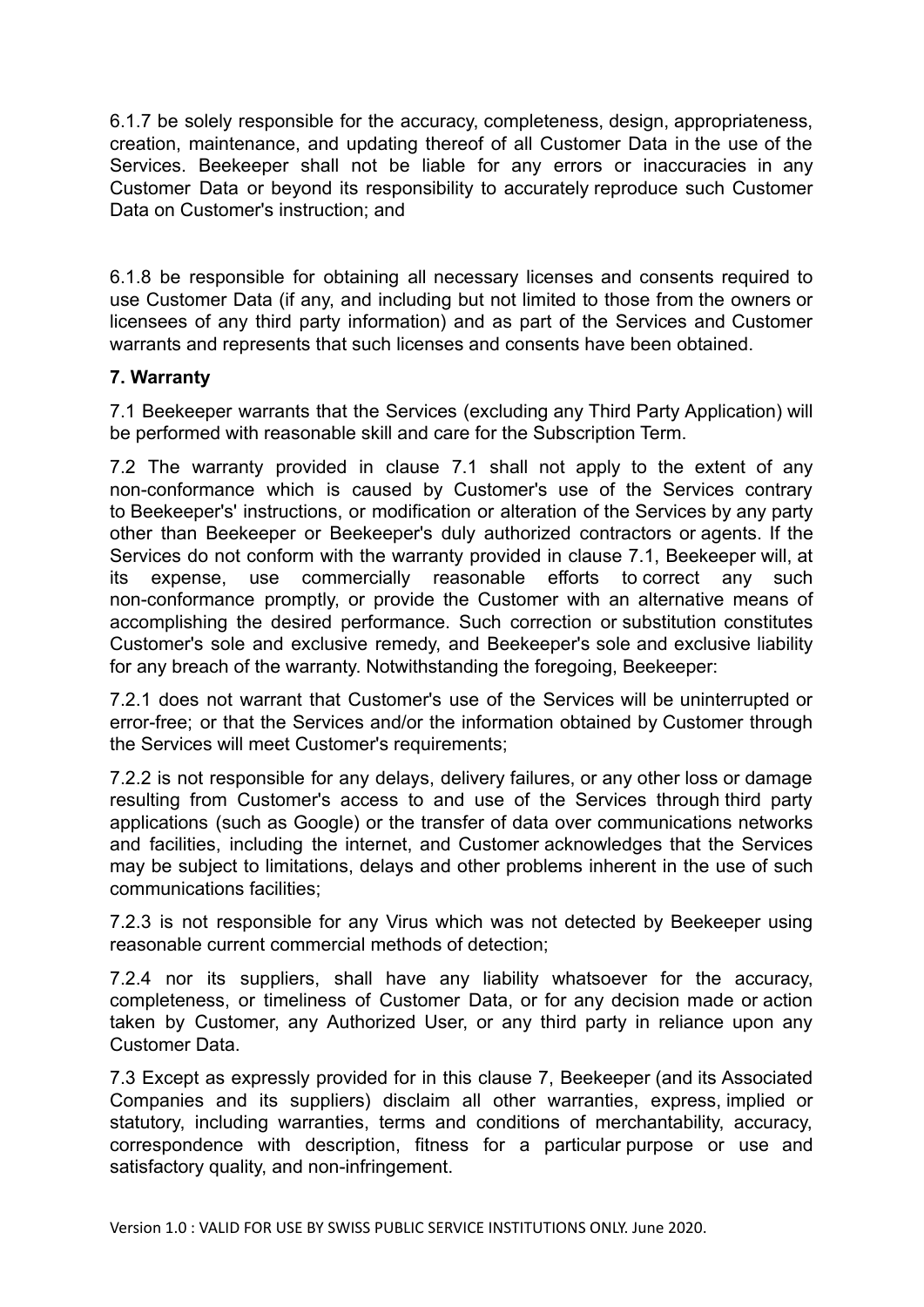7.4 If Customer installs or enables Third Party Applications for use with Services, Customer acknowledge that Beekeeper may allow providers of those Third Party Applications to access Customer Data and Authorized User Data as required for the interoperation of such Third Party Applications with the Services. Beekeeper shall not be responsible for any disclosure, modification or deletion of Customer Data and Authorized User Data resulting from any such access by Third Party Application providers, and any such access and use of Customer Data and Authorized User Data shall be subject to the privacy policies of such Third Party Application provider. The Services shall allow Customer to restrict such access by restricting Authorized Users from installing or enabling such Third Party Applications for use with the Services.

7.5 Services may be subject to other limitations as indicated on the Order Form, such as, for example, limits on the used storage, on the used bandwidth and/or on the size of attachments such as photos or files.

7.6 NOTWITHSTANDING THE FOREGOING, BEEKEEPER:

7.6.1 DOES NOT WARRANT THAT CUSTOMER'S USE OF THE SERVICES WILL BE UNINTERRUPTED OR ERROR-FREE; OR THAT THE SERVICES AND/OR THE INFORMATION OBTAINED BY CUSTOMER THROUGH THE SERVICES WILL MEET CUSTOMER'S REQUIREMENTS;

7.6.2 IS NOT RESPONSIBLE FOR ANY DELAYS, DELIVERY FAILURES, OR ANY OTHER LOSS OR DAMAGE RESULTING FROM CUSTOMER'S ACCESS TO AND USE OF THE SERVICES THROUGH THIRD PARTY APPLICATIONS (SUCH AS GOOGLE) OR THE TRANSFER OF DATA OVER COMMUNICATIONS NETWORKS AND FACILITIES, INCLUDING THE INTERNET, AND CUSTOMER ACKNOWLEDGES THAT THE SERVICES MAY BE SUBJECT TO LIMITATIONS, DELAYS AND OTHER PROBLEMS INHERENT IN THE USE OF SUCH COMMUNICATIONS FACILITIES;

7.6.3 IS NOT RESPONSIBLE FOR ANY VIRUS THAT WAS NOT DETECTED BY BEEKEEPER USING REASONABLE CURRENT COMMERCIAL METHODS OF DETECTION;

7.6.4 NOR ITS SUPPLIERS, WILL HAVE ANY LIABILITY WHATSOEVER FOR THE ACCURACY, COMPLETENESS, OR TIMELINESS OF CUSTOMER DATA, OR FOR ANY DECISION MADE OR ACTION TAKEN BY CUSTOMER, ANY AUTHORIZED USER, OR ANY THIRD PARTY IN RELIANCE UPON ANY CUSTOMER DATA. EXCEPT AS EXPRESSLY PROVIDED FOR IN THIS SECTION 7, BEEKEEPER (AND ITS ASSOCIATED COMPANIES AND ITS SUPPLIERS), ALL SERVICES ARE PROVIDED "AS IS" AND BEEKEEPER HEREBY DISCLAIMS ALL WARRANTIES, WHETHER EXPRESS, IMPLIED, STATUTORY OR OTHER, AND BEEKEEPER SPECIFICALLY DISCLAIMS ALL IMPLIED WARRANTIES OF MERCHANTABILITY, FITNESS FOR A PARTICULAR PURPOSE, TITLE AND NON-INFRINGEMENT, AND ALL WARRANTIES ARISING FROM COURSE OF DEALING, USAGE OR TRADE PRACTICE.

### **8. Customer Data.**

8.1 Customer shall own all right, title and interest in and to all of the Customer Data and shall have sole responsibility for the legality, appropriateness, completeness,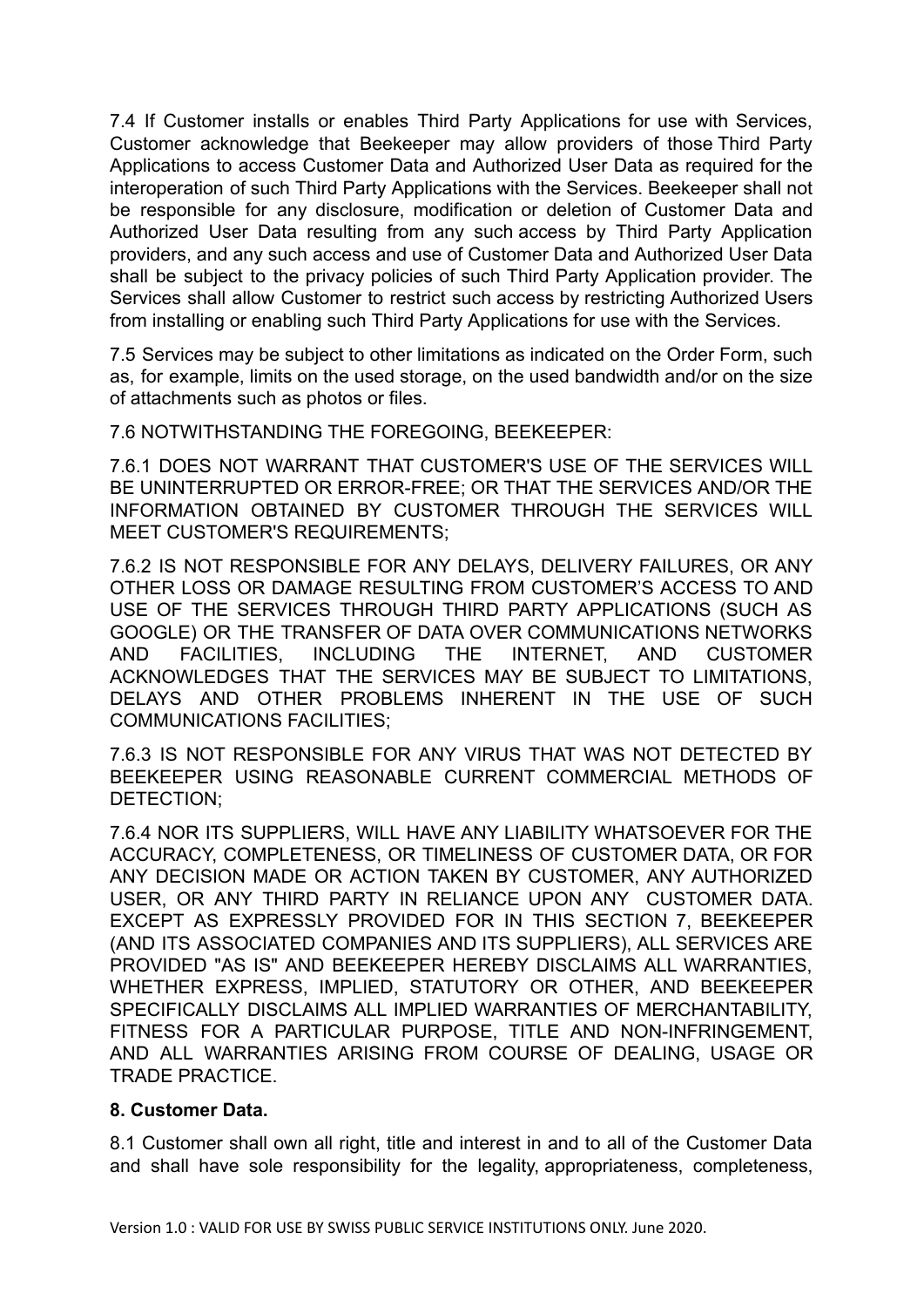reliability, integrity, accuracy and quality of the Customer Data and Authorized User Data.

8.2 Solely to enable Beekeeper to provide the Services to Customer, Customer grants Beekeeper and its Associated Companies a non-exclusive licence for the Subscription Term and 30 days afterwards to (i) host, copy, transmit and display Customer Data and to incorporate the Customer Data with the Beekeeper Data and (ii) where necessary, to transfer Customer Data to Third Party Application providers used by Beekeeper, only as required for the provision of the Services and in accordance with Beekeeper's Privacy Policy or the Beekeeper Data Processing Agreement.

8.3 Customer acknowledges that responsibility for all Customer Data and any communications with others or between Authorized Users using the Services is the sole and exclusive responsibility of Customer and that Beekeeper will not be held responsible in any way for any copyright infringement or violation, or the violation of any other person's rights or the violation of any laws, including but not limited to infringement or misappropriation of copyright, trademark or other property right of any person or entity, arising or relating to Customer Data. Customer agrees to indemnify and hold harmless Beekeeper from and against all losses, damages, actions or causes of action, suits, claims, demands, penalties and interest arising in connection with or out of any such Customer Data, to the extent not caused by Beekeeper's willful misconduct.

8.4 Beekeeper shall follow its safeguarding procedures for Customer Data and Authorized User Data as set out in its Disaster Recovery Policy as such document may be amended by Beekeeper in its sole discretion from time to time, which shall be made available to Customer upon request. In the event of any loss or damage to Customer Data, Customer's sole and exclusive remedy shall be for Beekeeper to use commercially reasonable efforts to restore the lost or damaged Customer Data from the latest back-up of such Customer Data maintained by Beekeeper in accordance with the archiving procedure described in its Disaster Recovery Policy. Beekeeper shall not be responsible for any loss, destruction, alteration or disclosure of Customer Data caused by any third party, (except those third parties sub-contracted by Beekeeper to perform services related to Customer Data maintenance and

back-up) unless solely caused by Beekeeper' negligence or willful misconduct.

8.5 Customer acknowledges that Beekeeper is not obliged to edit, moderate or modify Customer Data (including third party information). However, Beekeeper reserves the right to remove any Customer Data (or third party information) which Beekeeper reasonably believes breaches any laws or regulations or any third party's rights or this Agreement and/or is deemed Inappropriate Content. Beekeeper will notify Customer if it removes any Customer Data (or third party information) in accordance with this clause. Beekeeper disclaims all liability of any kind in respect of Customer Data, third party information and any other material which can be accessed using the Services. Beekeeper expressly disclaims all liability for any fraud committed in connection with the Services.

8.6 Beekeeper commits to provide Customer with Data Center facilities at all times in Switzerland and under the governance of Swiss Law to host Customer Data.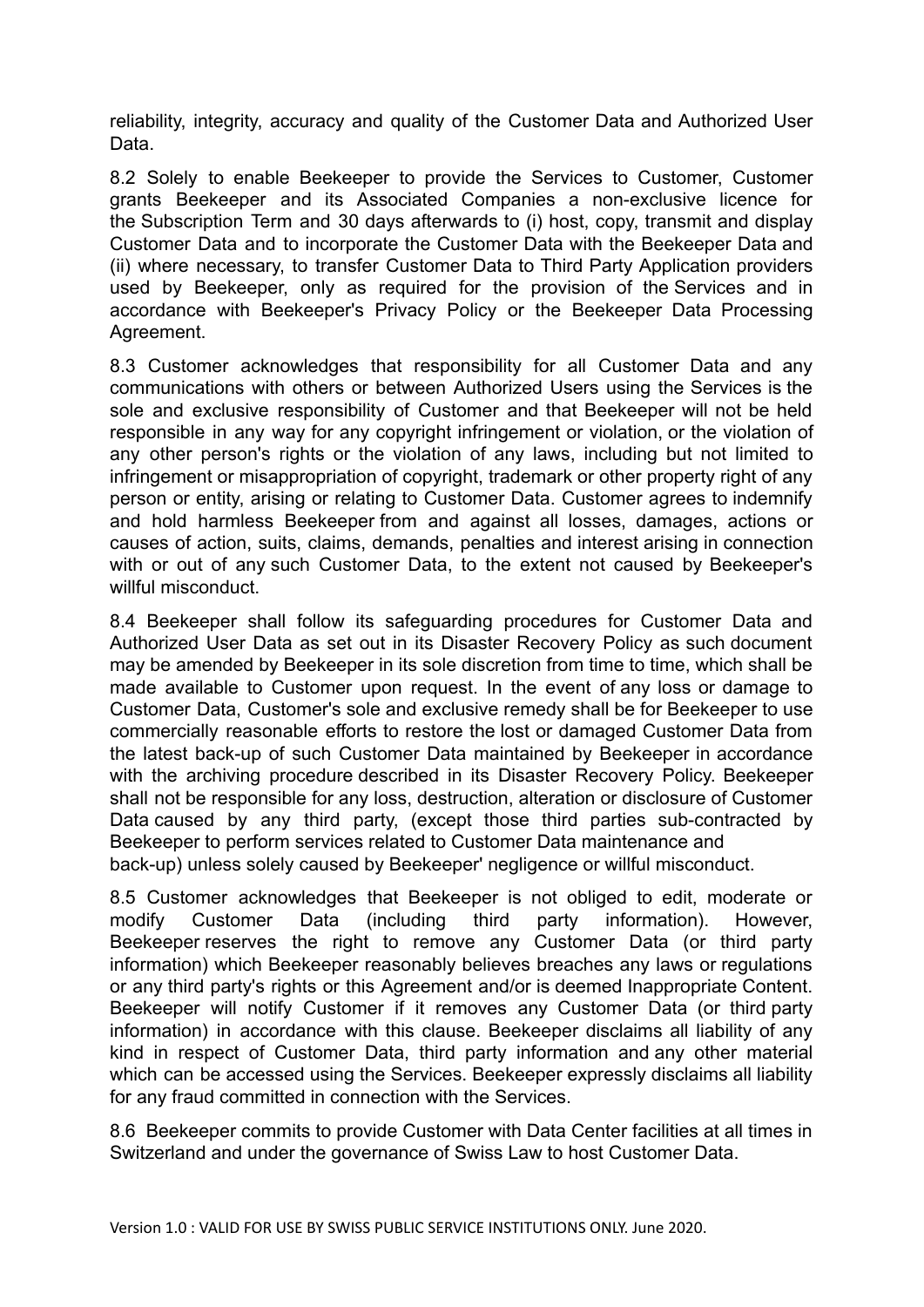# **9. Data Protection**

9.1 Beekeeper acknowledges that the Customer is acting as a data controller in respect of any Authorized User Data (or Customer Data containing personal data). To the extent that Beekeeper has access to and processes any such Authorized User Data (or Customer Data containing personal data) in the provision of the Services, Beekeeper shall use reasonable endeavors to:

9.1.1 keep all personal data of Customer and Customer's Authorized Users secure and have in place appropriate technical and organizational measures to ensure an appropriate level of security for the processing of such personal data of Customer and Customer's Authorized Users and to protect such personal data of Customer and Customer's Authorized Users against unauthorized or unlawful processing or accidental loss, destruction or damage;

9.1.2 preserve the integrity of such personal data of Customer and Customer's Authorized Users and to prevent the loss or corruption of the personal data of Customer and Customer's Authorized Users;

9.1.3 only process such personal data of Customer and Customer's Authorized Users in accordance with the instructions and directions of the Customer and Customer's Authorized Users; and

9.1.4 immediately and no later than 72 hours inform Customer of any security breach, loss, data leak, or unauthorized disclosure with respect to any personal data (collectively, " **Data Breach** "), investigate the Data Breach, take all necessary steps to close the cause of the Data Breach and prevent recurrence (to the extent such cause is within the control of Beekeeper); and

9.1.5 provide such reasonable assistance and information to the Customer as it may reasonably require to allow the Customer to comply with its obligations under the Swiss Federal Act on Data Protection (FADP:1992) and/or any applicable Swiss Cantonal directives or regulations on Data Protection and Privacy including any revisions then after.

9.2 For the purposes of this Clause 9 the terms **"data controller"** , **"personal data"** , **"process"** and **"processing"** shall have the meaning set out in the Swiss Federal Act on Data Protection (FADP:1992) and/or any applicable Swiss Cantonal directives or regulations on Data Protection and Privacy including any revisions then after.

9.3 Beekeeper shall comply at all times with all applicable privacy laws.

# **10. Confidentiality**

10.1 Each party may be given access to Confidential Information from the other party in order to perform its obligations under this Agreement. A party's Confidential Information shall not be deemed to include information that:

(a) is or becomes publicly known other than through any act or omission of the receiving party;

(b) was in the other party's lawful possession before the disclosure;

(c) is lawfully disclosed to the receiving party by a third party without restriction on disclosure;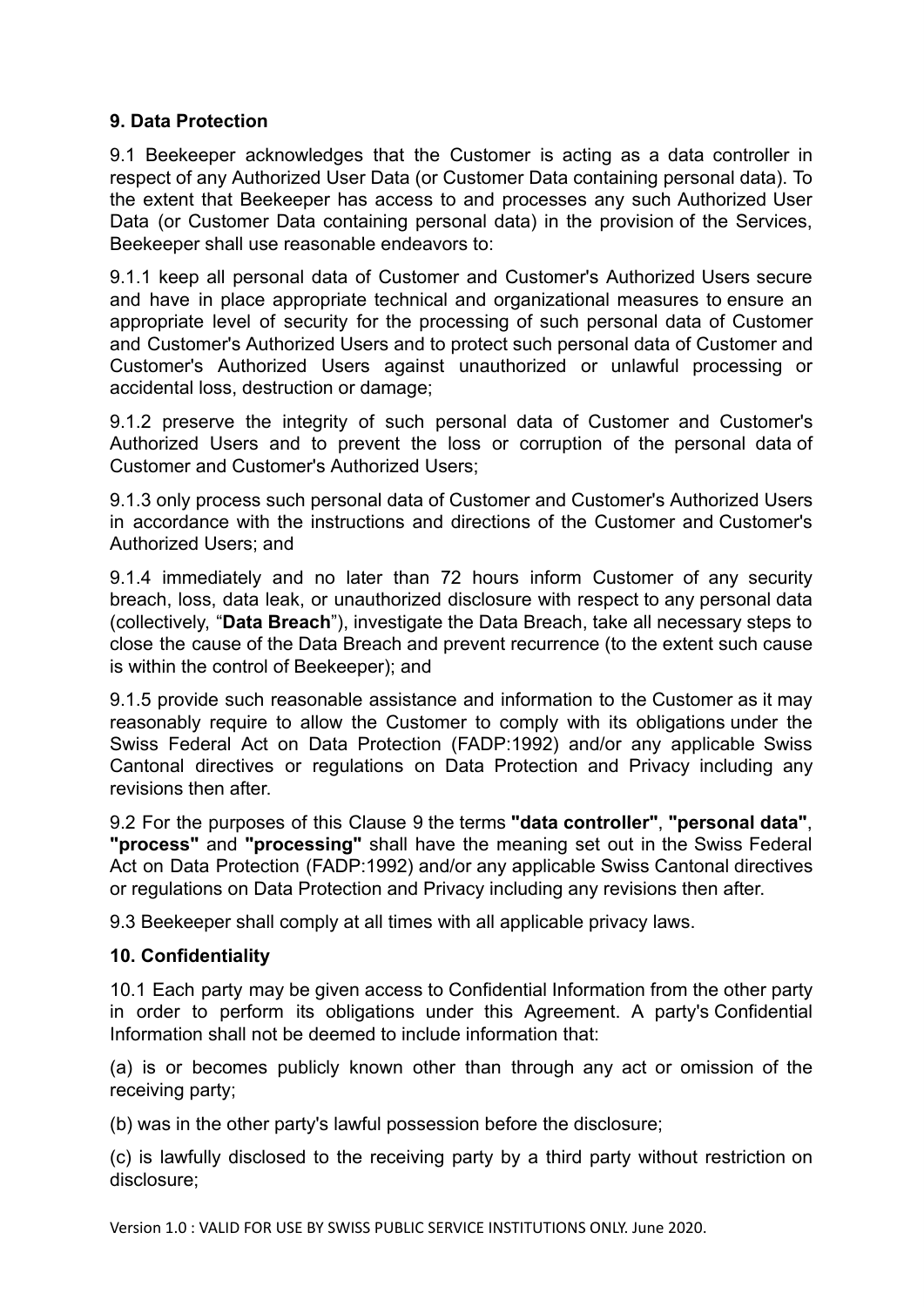(d) is independently developed by the receiving party, which independent development can be shown by written evidence; or

(e) is required to be disclosed by law, by any court of competent jurisdiction or by any regulatory or administrative body.

10.2 Each party shall hold the other's Confidential Information in confidence and, unless required by law, not make the other's Confidential Information available to any third party, or use the other's Confidential Information for any purpose other than the implementation of this Agreement. Each party shall take all reasonable steps to ensure that the other's Confidential Information to which it has access is not disclosed or distributed by its employees or agents in violation of the terms of this Agreement. Neither party shall be responsible for any loss, destruction, alteration or disclosure of Confidential Information caused by any third party.

10.3 Customer acknowledges that details of the Software, Services, Beekeeper Data and the results of any performance tests of the Services, constitute Beekeeper's Confidential Information. Beekeeper acknowledges that the Customer Data is the Confidential Information of Customer.

10.4 Beekeeper has the right to name Customer as a reference for marketing purposes upon receipt of a written confirmation from the Customer.

## **11. Beekeeper IP Ownership**

Customer acknowledges and agrees that Beekeeper and/or its licensors own all Intellectual Property Rights in the Software, Services and Beekeeper Data. Except as expressly stated herein, this Agreement does not grant Customer any rights to, or in, patents, copyrights, database rights, trade secrets, trade names, trademarks (whether registered or unregistered), or any other rights or licenses in respect of the Software, Maintenance Releases, Services or Beekeeper Data.

# **12. Indemnity**

12.1 Beekeeper will defend Customer against any claim, demand, suit or proceeding made or brought against Customer by a third party alleging that the use of a purchased Service in accordance with this Agreement infringes or misappropriates such third party's intellectual property rights (a " **Claim** "), and will indemnify Customer from any damages, attorney fees and costs finally awarded against Customer as a result of, or for amounts paid by Customer under a court-approved settlement of a Claim, provided Customer (a) gives Beekeeper written notice of any Claim, (b) give Beekeeper sole control of the defense and settlement of the Claim (except that Beekeeper may not settle any Claim unless it unconditionally releases Customer of all liability), and (c) give Beekeeper all reasonable assistance, at Beekeeper's expense. If Beekeeper receives information about a Claim, Beekeeper may in its discretion and at no cost to Customer (i) modify the Service so that it no longer infringes or misappropriates, without breaching the warranty under Section 7.1 (Warranties), (ii) obtain a license for Customer's continued use of that Service in accordance with this Agreement, or (iii) terminate Customer's subscription for that Service and refund Customer any prepaid Fees covering the remainder of the Subscription Term. The above defense and indemnification obligations do not apply to the extent a Claim arises from: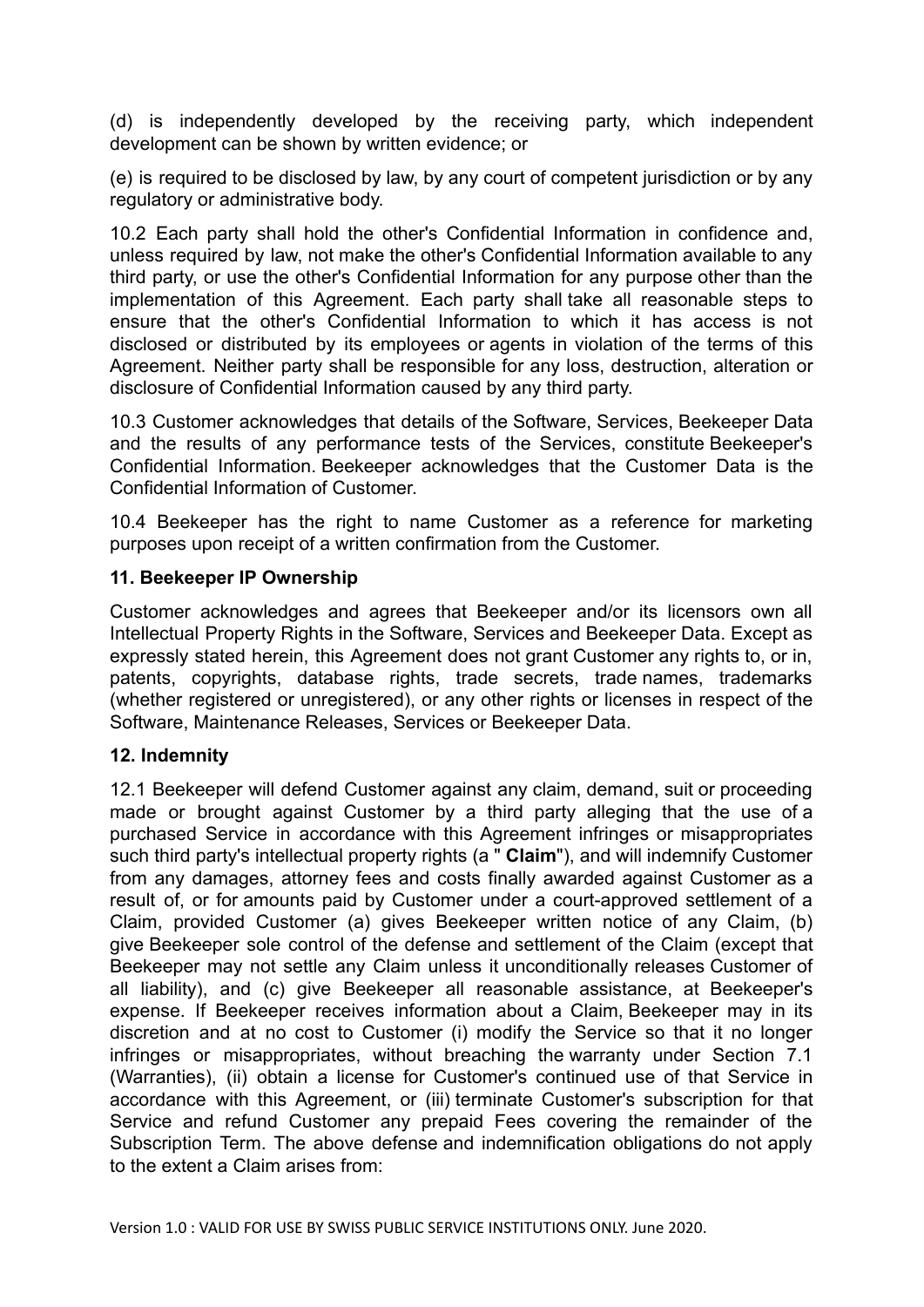(a) the Third Party Applications or Customer's use thereof;

(b) a modification of the Services by anyone other than Beekeeper or its subcontractors;

(c) Customer's use of Services otherwise than in accordance with the Agreement and/or Order Form;

(d) Customer's use of the Services in connection with Third Party Applications or any other third party services or products where such services or products cause the Claim; or

(e) Customer's use of the Services after notice of the alleged or actual Claim from Beekeeper or the appropriate authority.

12.2 Customer will defend Beekeeper against any claim, demand, suit or proceeding made or brought against Beekeeper by a third party alleging that Customer Data, or Customer's use of any Service infringes or misappropriates such third party's intellectual property rights or violates applicable law (a "Claim Against Beekeeper"), and will indemnify Beekeeper from any damages, attorney fees and costs finally awarded against Beekeeper as a result of, or for any amounts paid by Beekeeper under a court-approved settlement of, a Claim Against Beekeeper, provided Beekeeper (a) promptly gives Customer written notice of the Claim Against Beekeeper, (b) gives Customer sole control of the defence and settlement of the Claim Against Beekeeper (except that Customer may not settle any Claim Against Beekeeper unless it unconditionally releases Beekeeper of all liability), and (c) gives Customer all reasonable assistance, at Customer's expense.

### **13. Limitation of liability**

13.1 The exclusions in this section 13 shall apply to the fullest extent permissible at law but neither party excludes liability for death or personal injury caused by its negligence or that of its officers, employees, contractors or agents; fraud or fraudulent misrepresentation; or any other liability which cannot be excluded by law.

13.2 Except with respect to amounts owed by Customer to Beekeeper hereunder and save in the event of a claim under clause 10 or clause 12, the aggregate liability of each party for or in respect of any loss or damage suffered by the other party (whether due to breach of contract, tort (including negligence) or otherwise) under or in connection with this Agreement in any Claim Year shall be limited to the total amount of Fees paid by Customer during such Claim Year.

13.3 To the maximum extent permitted by applicable law, in no event will either party be liable to the other for special, consequential, incidental or other indirect damages, or for loss of profits, anticipated savings, business opportunity, goodwill, or loss of revenue, loss of use or loss of data (including corruption of data), or costs of procurement of substitute goods or services arising of this Agreement, howsoever caused and under any theory of liability (including contract, tort, negligence or otherwise) even if the other party has been advised of the possibility of such damages.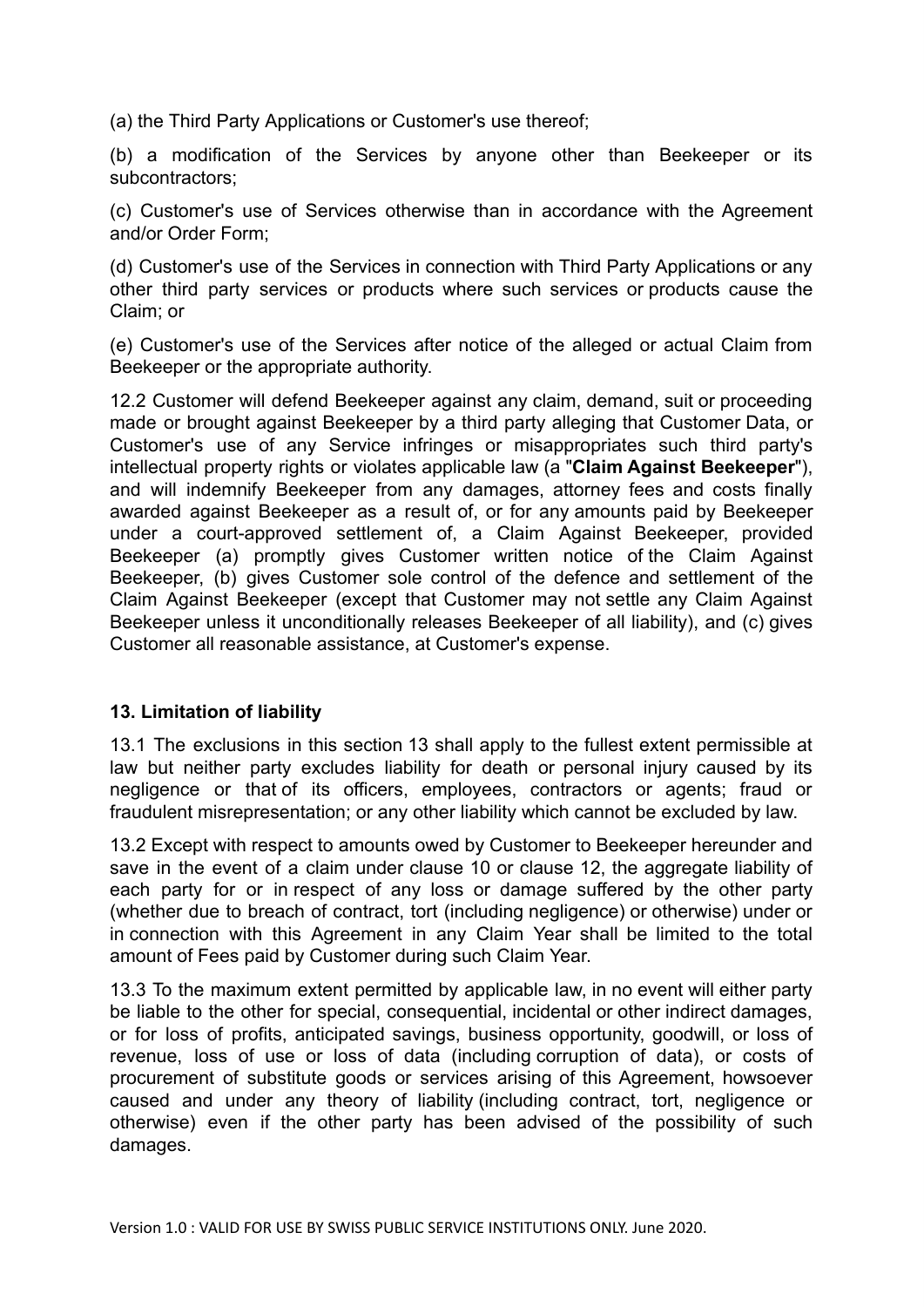13.4 In addition to the other exclusions set out in this clause 13, Beekeeper has no liability where any failure to provide the Services is caused by:

13.4.1 a network, hardware or software fault in equipment which is not under the control of Beekeeper;

13.4.2 any act or omission of Customer;

13.4.3 use of the Services contrary to this Agreement; or

13.4.4 any unauthorized access to the Services including a malicious security breach.

13.5 In the event of any loss or damage to Customer Data, Customer's sole and exclusive remedy shall be as set out in clause 8.4.

### **14. Term and Termination**

14.1 This Agreement shall, unless otherwise stated in the Order Form or terminated as provided in clause 12.1 or this clause 14, commence on the Effective Date and shall continue for the Initial Subscription Term. Thereafter, unless stated to the contrary in an Order Form, this Agreement automatically renews for successive periods of 12 months (each a " **Renewal Period** "), unless either party terminates with sixty (60) days written notice prior to the end of the Initial Subscription Term or relevant Renewal Period or otherwise terminates in accordance with the provisions of this Agreement. The Initial Subscription Term together with any subsequent Renewal Periods shall constitute the " **Subscription Term** ". Without a Renewal Period in place, Customer's access and use of the Service shall automatically terminate.

14.2 Without prejudice to any other rights or remedies to which the parties may be entitled, either party may terminate this Agreement without liability to the other at any time with immediate effect upon written notice if the other party:

14.2.1 is in material breach of any of its obligations under this Agreement and, in the case of a breach which is capable of remedy, fails to remedy such breach within thirty (30) days following notice of the breach; or

14.2.2 voluntarily files a petition under bankruptcy or insolvency law; shall have a receiver or administrative receiver appointed over it or any of its assets; or if the other party shall become subject to an administration order or shall enter into any voluntary arrangement with its creditors or shall cease or threaten to cease to carry on business; or is subject to any analogous event or proceeding in any applicable jurisdiction.

14.3 On termination of this Agreement for any reason:

14.3.1 all right of use granted under this Agreement shall immediately terminate;

14.3.2 Customer shall cease the use of the Services;

14.3.3 Customer shall promptly pay all monies due under this Agreement;

14.3.4 each party shall return and make no further use of any equipment, property, Software and Services and other items (and all copies of them) belonging to the other party;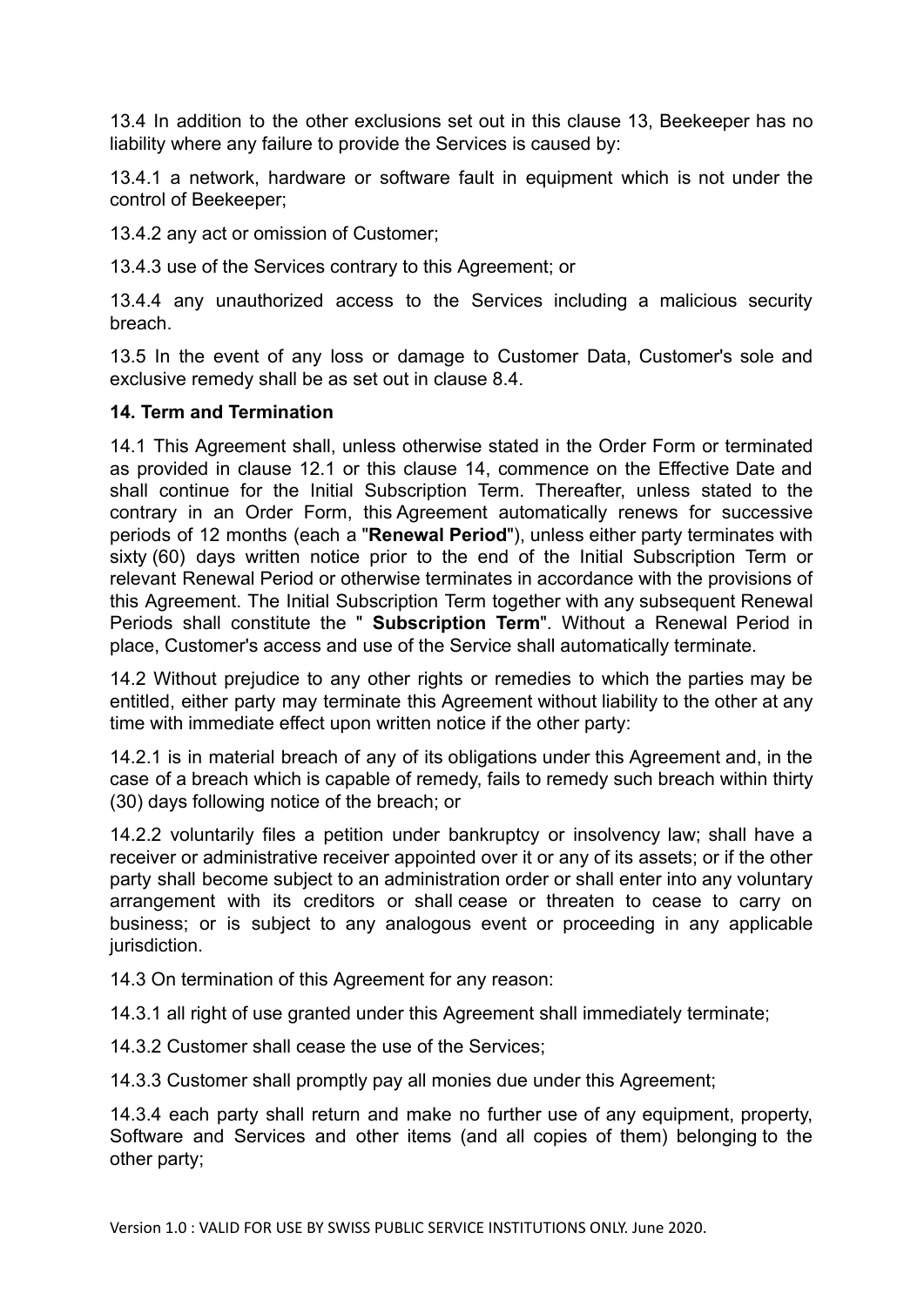14.3.5 Beekeeper may destroy or otherwise dispose of any of Customer Data in its possession unless Beekeeper receives, no later than thirty (30) days after the effective date of the termination of this Agreement, a written request for the delivery to Customer of the then most recent back-up of the Customer Data. Beekeeper shall deliver the back-up to Customer following its receipt of such a written request. After such 30 day period, Beekeeper shall have no obligation to maintain or provide Customer Data, and shall thereafter delete and destroy all copies of Customer Data in Beekeeper's control, unless prohibited by law.

# **15. General**

15.1 **Entire Agreement**. This Agreement together with any Order Form sets out the entire agreement and understanding between the parties and supersedes any previous agreement between the parties relating to its subject matter. Unless otherwise expressly agreed in writing this Agreement applies in place of and prevails over any terms or conditions contained in or referred to in any correspondence or elsewhere or implied by trade custom or course of dealing. Any general terms of business or other terms and conditions of any order or other document issued by Customer in connection with this Agreement shall not be binding on Beekeeper. In entering into this Agreement each party acknowledges and agrees that it has not relied on any representations made by the other except as set forth in this Agreement. Any such representations are excluded. Nothing in this clause shall limit liability for any representations made fraudulently.

15.2 **Waiver** . A waiver of any right under this Agreement is only effective if it is in writing and it applies only to the party to whom the waiver is addressed and to the circumstances for which it is given. Unless specifically provided otherwise, rights arising under this Agreement are cumulative and do not exclude rights provided by law.

15.3 **Invalid provisions** . If any provision (or part of a provision) of this Agreement is found by any court or administrative body of competent jurisdiction to be invalid, unenforceable or illegal, the other provisions shall remain in force. If any invalid, unenforceable or illegal provision would be valid, enforceable or legal if some part of it were deleted, the provision shall apply with whatever modification is necessary to give effect to the commercial intention of the parties.

15.4 **Governing Law and Jurisdiction** . Save for any other agreement as stated in the Order Form, all disputes arising out of or in connection with this Agreement shall be governed exclusively by substantive Swiss law excluding the conflict of law rules and the Laws in treaties including but not limited to the Uniform Law on Purchases (Vienna treaty). The Commercial Court of the Canton of Zurich shall have exclusive jurisdiction to settle any dispute which may arise out of or in connection with this Agreement, including its conclusion.

15.5 **Third Party Rights** . A person who is not a party to this Agreement has no rights to enforce, or to enjoy the benefit of, any term of this Agreement.

15.6 **Sub-contracting and Assignment** . Neither Beekeeper nor Customer may assign or otherwise transfer this Agreement or any of its rights or obligations or purport to do any such acts under it to any third party without prior written consent from the other party, such consent not to be unreasonably withheld. Notwithstanding anything to the contrary, both Parties shall have the right, upon written notice to the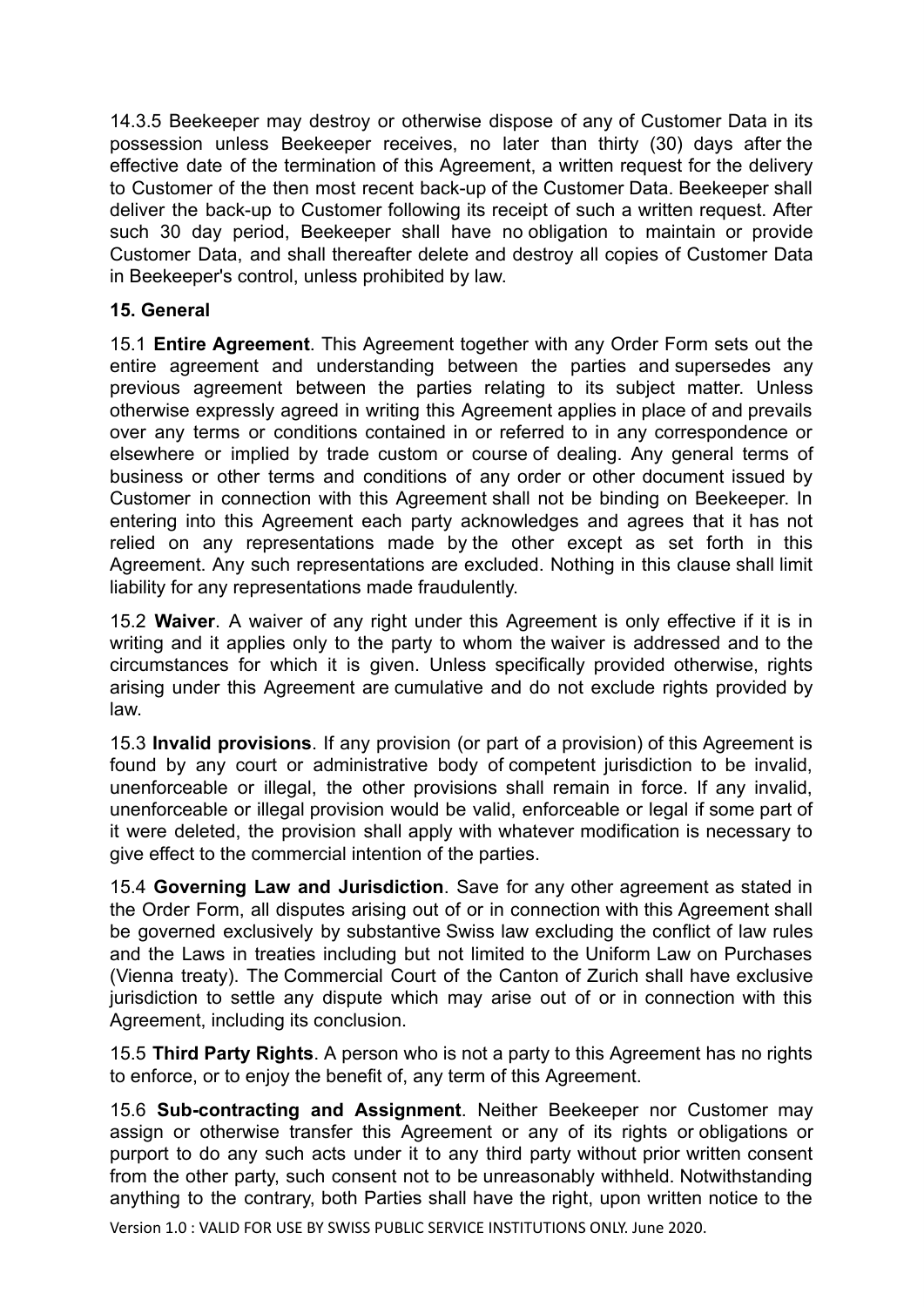other Party, to assign this Agreement to any of its Associated Companies, or to an entity resulting from a merger, acquisition or other business reorganization of the impacted Party. In addition, Beekeeper shall have the right to sub-contract any of its obligations hereunder to a third party, provided that Beekeeper shall continue to remain responsible for the performance of the Services hereunder. Any attempted assignment, sub-contracting or other transfer in violation of this provision shall be null and void.

15.7 **No partnership or agency** . Nothing in this Agreement is intended to or shall operate to create a partnership between the parties, or authorize either party to act as agent for the other, and neither party shall have the authority to act in the name or on behalf of or otherwise to bind the other in any way (including, but not limited to, the making of any representation or warranty, the assumption of any obligation or liability and the exercise of any right or power).

15.8 **Force Majeure.** Beekeeper shall have no liability to Customer under this Agreement if it is prevented from or delayed in performing its obligations under this Agreement, or from carrying on its business, by acts, events, omissions or accidents beyond its reasonable control, including, without limitation, strikes, lock-outs or other industrial disputes (whether involving the workforce of Beekeeper or any other party), failure of a utility service or transport or telecommunications network, act of God, war, riot, civil commotion, malicious damage, fire, flood or storm. Beekeeper shall provide Customer with notice of such an event and its expected duration.

15.9 **Notices** . All notices to be given under this Agreement shall be given in English in writing to the address as shall be given by either Party to the other in writing. Any notice involving non-performance, termination, or renewal shall be hand-delivered or sent by recognized overnight courier or by certified mail, return receipt requested. Notices given by Beekeeper regarding price changes, discount category changes, product discontinuance, product changes, and logistics centre changes may in addition be sent by e-mail to the person(s) specified by Customer from time to time. All other notices not referred to elsewhere in this clause 15.9 or this Agreement, may be sent by (i) post or (ii) e-mail (legal@beekeeper.io). All notices shall be deemed to have been given and received on the earlier of actual receipt or three (3) days from the date of postmark or date and time an email is sent.

15.10 **Variations** . Save as otherwise expressly stated in this Agreement, this Agreement may only be modified or varied in writing executed by duly authorized representatives of both parties.

15.11 **Survival** . In addition to those provisions which by their nature are intended to survive any termination of this Agreement, clauses 9, 10, 11, 12, 13, 14.3 and 15, of this Agreement shall survive such termination or expiration of this Agreement.

15.12 **Export Control**. The Service, Software and other Beekeeper materials are subject to the export control laws of various countries, including without limitation the laws of the United States, Switzerland and the UK. Customer agrees that it will not submit the Service or other Beekeeper materials to any government agency for licensing consideration or other regulatory approval without the prior written consent of Beekeeper, and will not export the Service, Software, Beekeeper Data and Beekeeper materials to countries, persons or entities prohibited by such laws. Customer shall also be responsible for complying with all applicable governmental